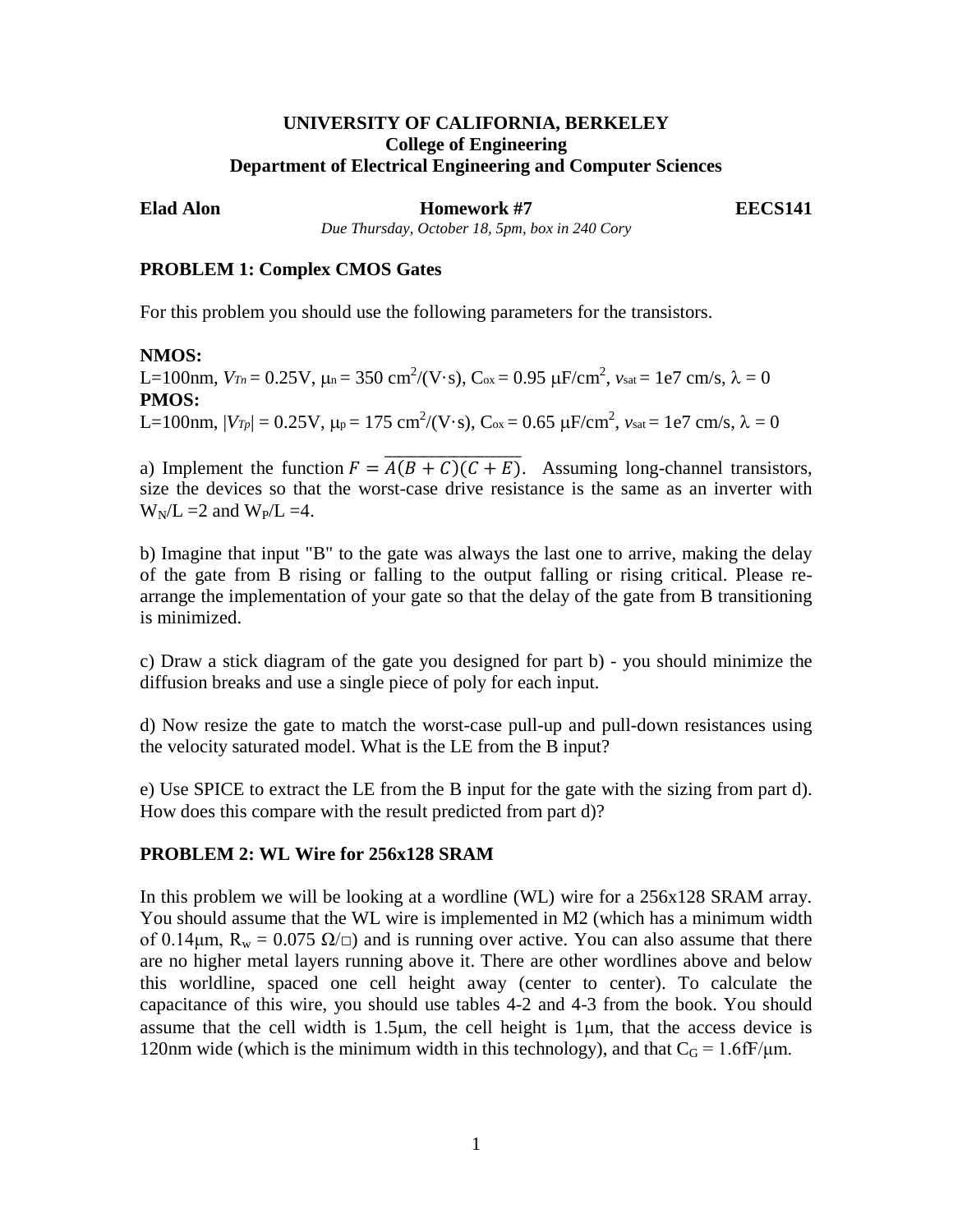

a) What is the total capacitance of the WL due to the WL wires only (i.e. not including the  $C_G$  of the access devices)?

b) What is the total resistance (from the left side of the SRAM to the right side) of the WL wire?

c) Now including the capacitance of the access devices, what is the total RC delay of the WL wire?

d) How much energy is pulled out of the power supply to charge/discharge the wordlines every time the 256x128 SRAM is read?

#### **Problem 3: Logic Chains and Wires**

For this problem, use the following parameters for the wire:  $R_w = 0.075 \Omega / \Omega$ , W = 0.2  $\mu$ m, and  $C_w = 0.2$  fF/ $\mu$ m (this number includes the effects of both parallel plate and fringe capacitance). For the gates, you should assume that  $V_{dd} = 1.2V$ , and for the transistors within the gates, you should assume that  $C_g = 2$  fF/ $\mu$ m,  $C_d = 1.6$  fF/ $\mu$ m,  $R_{nnos} = 10$  k $\Omega/\Box$ , and  $R_{pmos} = 20 \text{ k}\Omega/\square$ . You should assume that the transistors in the gates are long channel for the purposes of calculating logical effort and sizing. The gates are sized as shown, where  $C_{in} = 6$  fF.



a) Draw an RC model for the above circuit and express the delay from In to Out in terms of  $L_1$ ,  $L_2$ , transistor, and wire parameters. You should include slope effect –